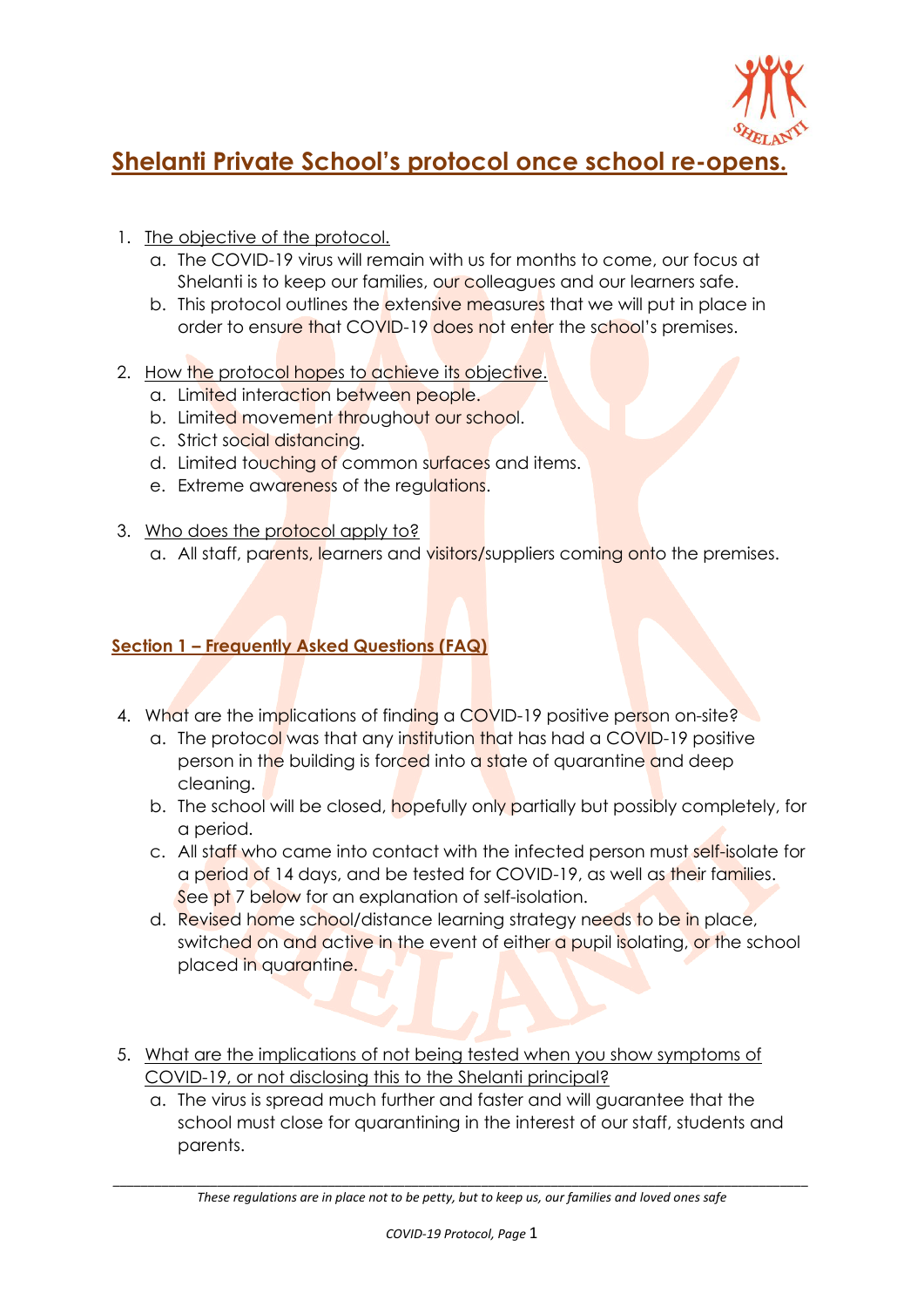

- b. Disciplinary action
- c. Potential criminal action as is currently the case.
- 6. What are the symptoms of COVID-19?
	- a. Minor symptoms include flu-like symptoms like fever, coughing, body aches and fatigue. These can be treated at home with normal flu-type medicines.
	- b. Severe symptoms include difficulty breathing, which is an indication to go to a hospital.
	- c. Increased risk of severe symptoms in the elderly (>65yrs), diabetics, and people who have lung diseases such as TB, or immune suppression diseases such as HIV and AIDS.
	- d. Smoking can also increase the severity of symptoms.
	- e. Binge-drinking temporarily suppresses the immune system, which can make symptoms worse.
	- 7. What will happen if I am COVID-19 positive?
		- a. Minor symptoms a vast majority of people recover.
		- b. Severe symptoms with the right hospital care many people recover. Currently 75 people have died of this virus in South Africa (24/4/2020).
	- 8. What is self-isolation?
		- a. Self-isolation is different from lockdown. If you self-isolate, you must:
			- i. Limit any contact with other people who live in the house, preferably staying in another room, where family members do not enter.
			- ii. Wear a mask at all times.
			- iii. Don't touch common surfaces such as kitchen counters, tables, TV remotes, door handles and any other items used by the family/relatives, housemates. NOTE: Gloves do not help with this – the virus is not spread by the skin, but rather by droplets on the hands when you touch your nose and mouth – you will do this with gloves as well. If you prefer to wear gloves please sanitise/wash frequently, as you would your hands.
			- iv. Use a different bathroom if possible.
			- v. Use hand-sanitiser before and after using any cooking or eating utensils, touching surfaces, etc. This applies to the family members as well.
			- vi. Clean all surfaces thoroughly and often with at least soap and water, but ideally an alcohol based cleaner.
		- b. If you have higher-risk people staying in your home (See 5c), be extremely aware of these rules, or if possible, self-isolate in another location.
- 9. How long will these regulations stay in place?
	- a. These regulations are a response to the COVID-19 pandemic and are not intended to stay in place longer than they need to be.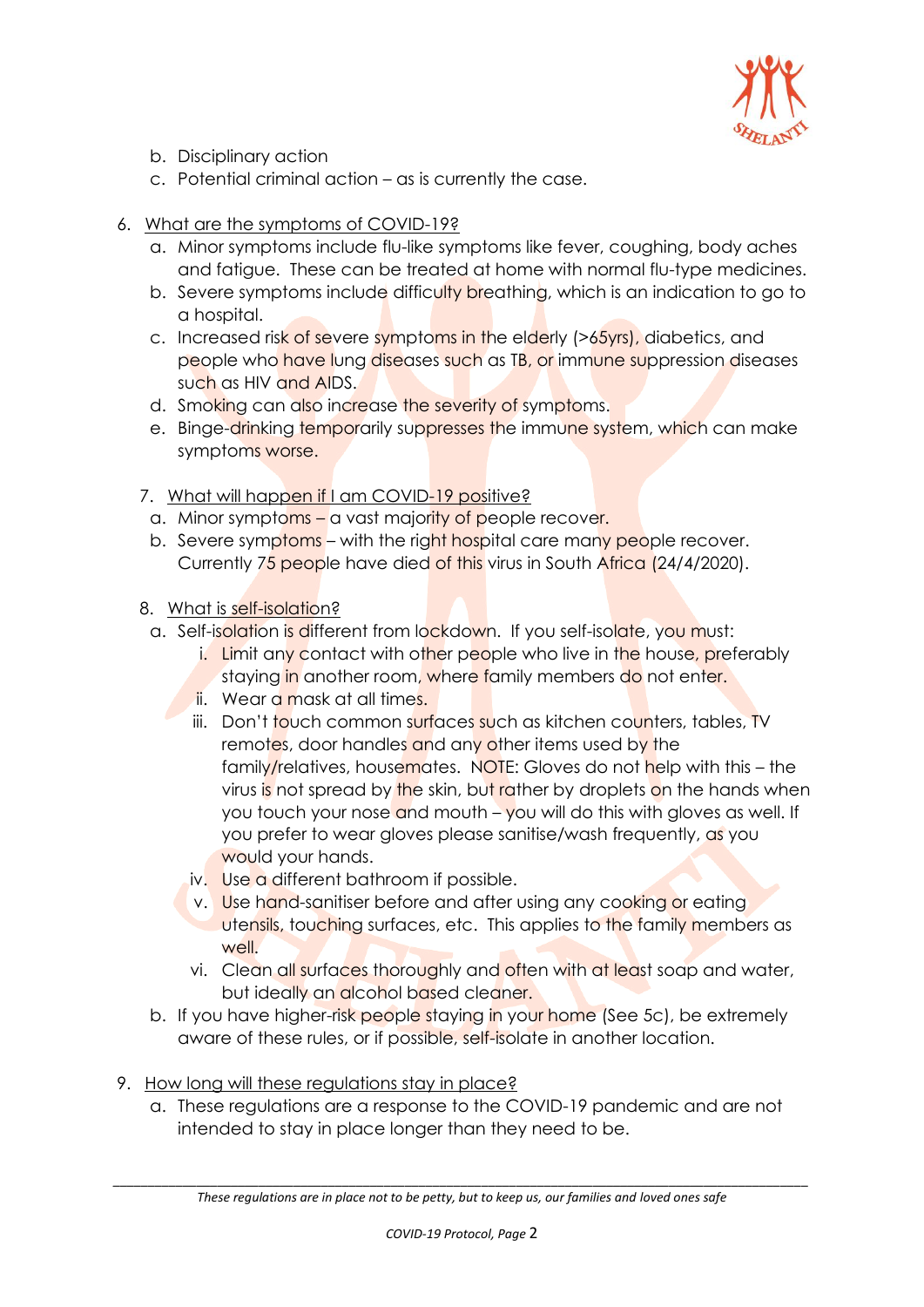

- b. As announced by the President we are in STAGE 4 in the recovery process as of the 1 May, the deeper implication of this has still to be communicated.
- c. At this stage the timespan for the pandemic to dissipate is unknown, but the school will take advice from government regulations and guidelines to be released in the coming days.
- d. The regulations will be lifted once the threat of COVID-19 has passed.

## **Section 2 – Standard Regulations at Work**

- 10. The following entry and exit protocols will be implemented:
	- a. All staff, essential suppliers, learners to use hand sanitiser at entry point and wear face masks. (face masks need to be sanitised and washed/microwaved frequently)
	- b. Staff, essential suppliers and leaners will have their temperature measured when arriving for school. The equipment needs to be sanitised after each temperature is taken.
	- c. Should anyone have an elevated temperature, he/she will not be allowed on site.
	- d. Ideally the parent can take the temperature of the student in the morning on the way to school and wear a name tag/sticker stating temperature.
	- e. Ideally suppliers, parents are discouraged from entering the premises -Deliveries and parcels to be left at the door for sanitising and access.
	- f. All staff, essential visitors and leaners must adhere to the social distancing rules and all essential visitors are required to wear facemasks.
	- g. Seating in classroom needs to address as per social distancing/or to review shielding the desk with a divider  $-$  positioning to be reviewed/possibly around perimeter – swoping classrooms to be reviewed and implemented
	- h. Teachers to be distanced behind a desk.
	- i. Any injuries to come to reception to be handled hygienically.
	- j. Teachers will rotate from class to class, school bags will be distanced outside the class.
	- k. Aftercare policy needs to be reviewed but restricted to the class and small tented area, and bathroom allocated. To allow for the balance of the school to be sanitised
	- I. All toys/balls to be removed from circulation. Review concrete play elements and sensorial elements so they are not shared.
	- m. Books/library books only to be handled by the teacher. Sanitised before and after use.
	- n. Allocating a play area to each grade strip gardens at the back to be utilised by grade

*\_\_\_\_\_\_\_\_\_\_\_\_\_\_\_\_\_\_\_\_\_\_\_\_\_\_\_\_\_\_\_\_\_\_\_\_\_\_\_\_\_\_\_\_\_\_\_\_\_\_\_\_\_\_\_\_\_\_\_\_\_\_\_\_\_\_\_\_\_\_\_\_\_\_\_\_\_\_\_\_\_\_\_\_\_\_\_\_\_\_\_\_\_\_\_\_\_\_\_\_ These regulations are in place not to be petty, but to keep us, our families and loved ones safe*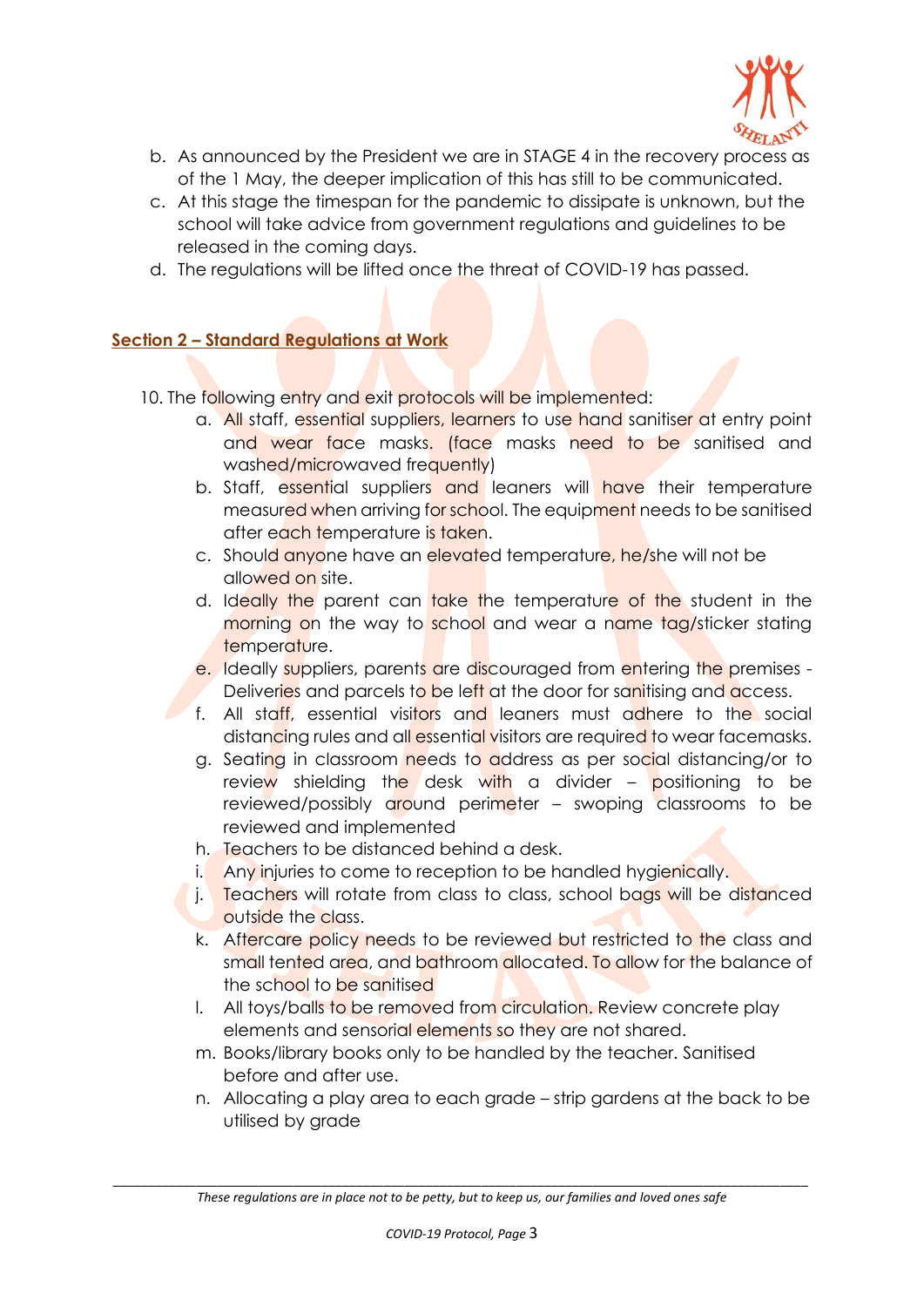

- o. Printer usage kept to a minimum try and use digital options/but needs to be sanitised where touched before and after use.
- p. Learners are not to share books and stationery or devices.
- q. The jungle gym needs to be sanitised regularly during the day
- 11. In order to minimize the number of people during break times, in the staffroom and kitchen:
	- a. Kitchen appliances and counter tops will be cleaned and sanitised after each use. Staff to bring their own cutlery and crockery from home to minimise contact. Ideally staff to consider bringing flasks and take-home containers to avoid kitchen contact and then take it home to clean.
	- b. Lunch times will be staggered.
	- c. Tea times will be staggered.
	- d. Staff should eat at their workstations as far as possible.
- 12. In order to minimize unnecessary contact through common surfaces and items, the following workplace changes will be made:
	- a. Tables and benches in common areas will be cleaned and sanitised before and after use.
	- b. Workstation areas will be demarcated with masking tape to ensure staff and leaners keep appropriate distance. Desk dividers utilised to limit contact.
	- c. Internal doors will be left open to reduce the touching of door handles.
	- d. External doors will be monitored to limit staff movement
	- e. Staff must, as far as possible, bring food, coffee/tea etc. from home.
	- f. Staff must remain in their designated workplaces unless they need to go to the bathroom or have another legitimate reason for seeing another person or apply social distancing when eating.
	- 13. Standard hygiene rules that all staff must follow:
	- a. Wash hands with soap and water often, for at least 20 seconds at a time.
	- b. Use hand sanitiser (>60% alcohol) whenever touching common surfaces.
	- c. Wear facemasks at all times. Reusable ones which can be washed are best. Use a buff/scarf if no facemask is available.
	- d. Don't touch your face become aware of how often we touch our face.
	- e. Cough/sneeze into crook of an elbow, not onto hands.
	- f. Don't share personal *items, e.g. Lip ice, water bottles, etc.*
	- g. Keep a 1.5m distance between you and other people.
	- h. No hugging, handshaking or any other touching!
	- i. No unnecessary gatherings, including large meetings. This includes lunch tables.
	- j. No games dominoes, chess, Lego, puzzles etc. will be used.
	- k. Staff are asked to clean their cars and steering wheels/gears/door handles regularly.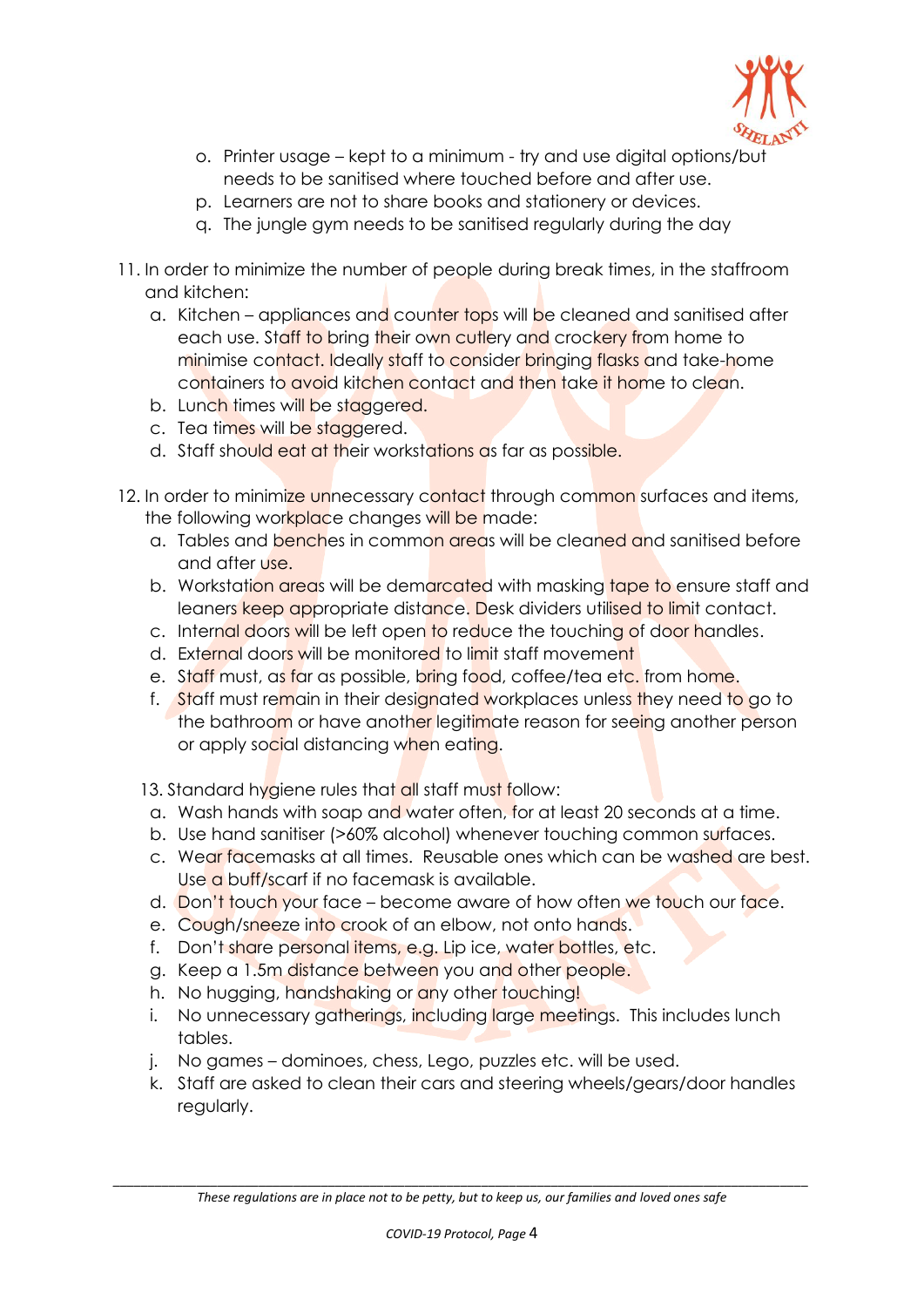

- 14. Staff have the right, and are encouraged, to:
- a. Insist their colleagues keep the appropriate distance from them, and from other staff members (no hugging or handshaking).
- b. Insist their colleagues do not "visit" other than for legitimate work purposes.
- c. Insist their colleagues wear face masks.
- d. Insist their colleagues have their temperature checked as required.

#### **Section 3 – Suggested practices outside of work**

15. While the school obviously cannot control what staff members do outside of work, their behaviour and practices in home and social settings have a direct impact on how successful Shelanti **Private** School will be in fighting this pandemic. Apart from following the standard social distancing regulations in pt11, staff are encouraged to:

- a. Not attend gatherings with large numbers of people.
- b. Try to avoid crowded public transport.
- c. Minimize physical interactions with friends and neighbours as if life is back to normal.
- d. Use hand-sanitiser whenever entering a shop, and when using a trolley.
- e. Show their families how to minimize the virus spread.
- f. Staff are requested to clean their car steering wheels and gears/doors **regularly**

16. Note that if you have a family member in your home that is suspected of being COVID-19 positive you are obliged to inform the principal who will determine the course of action for you to take with regard to your work.

## **Section 4 – A typical day in the life of a Shelanti Private School staff member**

- 17. Leaving for work
	- a. Ensure that you have washed your hands thoroughly before leaving.
	- b. Ensure that you have your facemask with you.
	- c. Take your temperature
	- d. Take school food/lunch
	- e. Clean car surfaces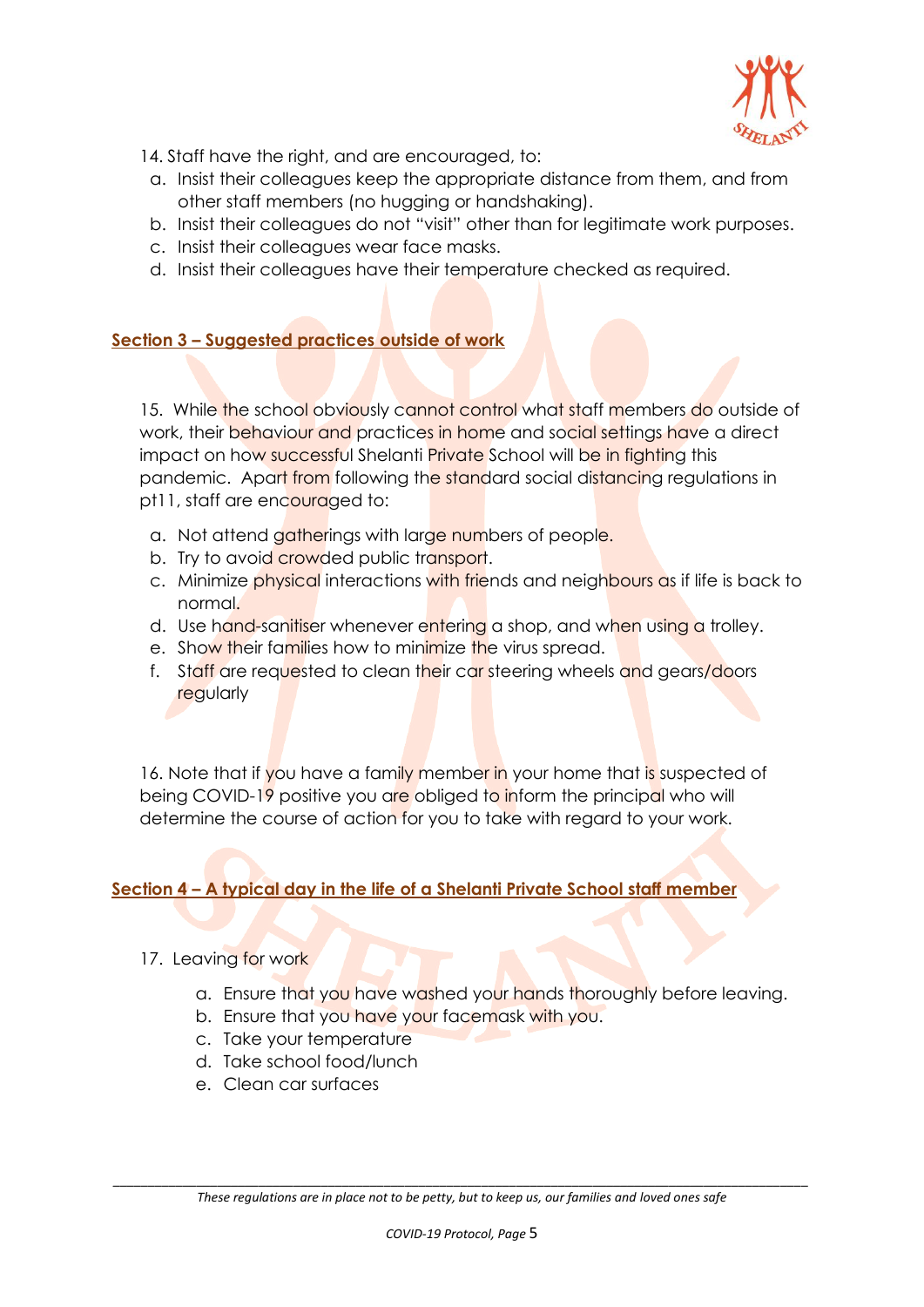

- 18. When using public transport / lift clubs
	- a. Wear your facemask.
	- b. Use hand-sanitiser before getting into the vehicle, and after getting out of the vehicle.
	- c. Try to avoid over-crowded taxis and busses.
	- d. Review alternates to peak travel times
	- 19. Arriving at work
	- a. Wear your facemask.
	- b. Proceed to reception to have your temperature checked.
	- c. Greet your colleagues from a safe distance don't hug, shake hands or touch at all.
	- d. Try to minimise paper transfer/use computer and social media for communication contact
- 20. When school starts:

No assemblies will be held, the learners will proceed to their workstations. Staff:

- e. Wear your facemask.
- f. Keep your distance from your colleagues
- g. Use the hand-sanitiser before starting class
	- h. Wipe your workstation with sanitiser periodically whether it's a table, phone, PC.

#### Learners:

- a. Will wear facemask, 2 must be brought from home, they must be reusable/washable. One will be kept at school.
- b. Stay within their designated work area.
- c. Keep their distance from your friends
- d. Must bring a spray bottle of 70% hand sanitiser from home
- e. Sanitise on arrival, wipe, workstation, stationery and books
- f. Wipe their workstation with sanitiser after use and before packing it away, whether it's a table, phone, PC or iPad.
- 22. Meetings
	- a. Wear your facemask.
	- b. Arrange all discussions via email, phone or computer if possible.
	- c. Large meetings will not be allowed, except in extreme circumstances.
	- d. If meetings must occur, make sure the meeting space is large enough to accommodate a 1.5m distance between all participants.
	- e. Each staff member will be responsible for wiping the table/surfaces before and after the meeting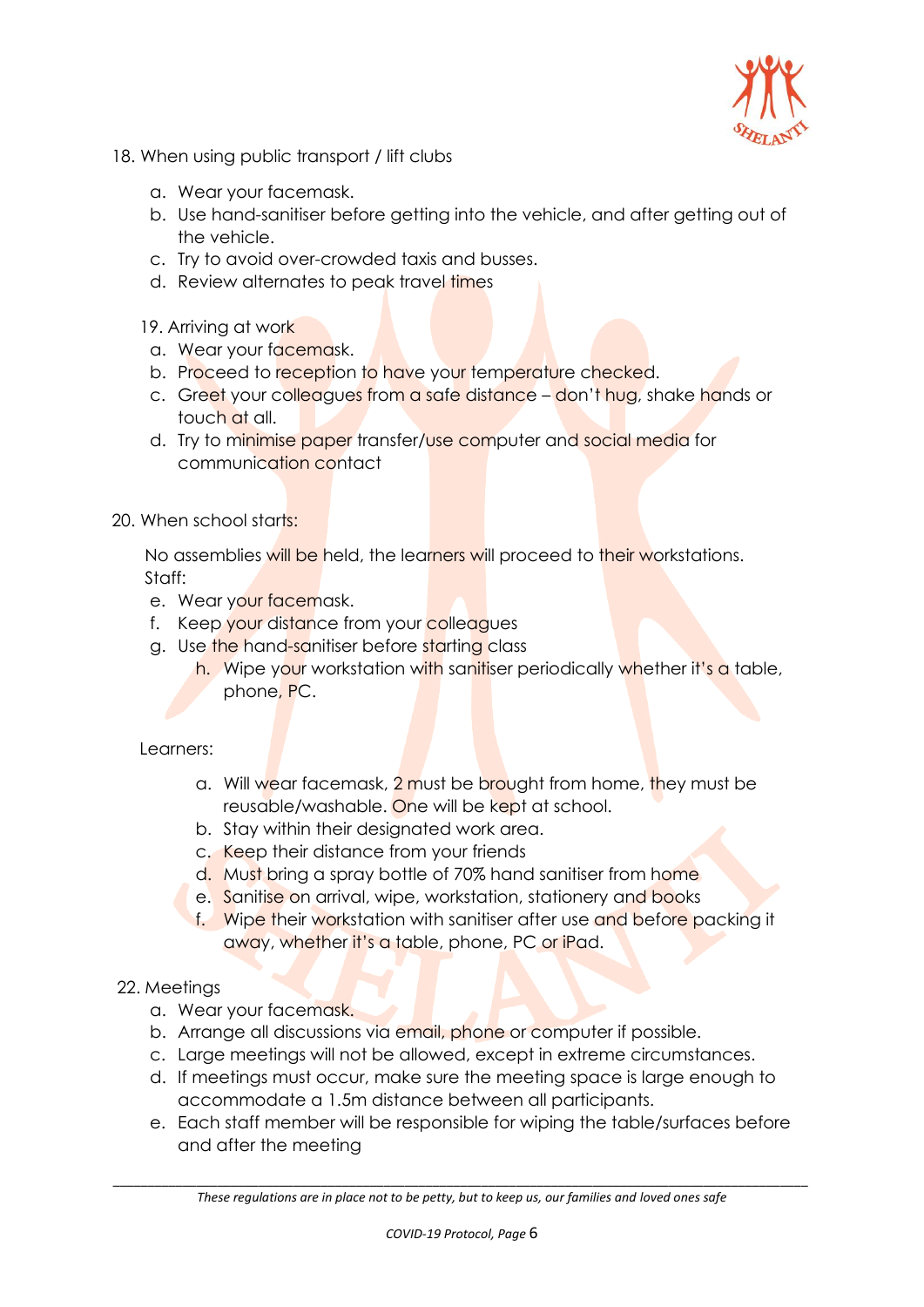

- f. Don't touch each other's personal items.
- g. Minimise paper transfer
- 23. Going to the bathroom
	- a. Wear your facemask.
	- b. Go to the bathroom closest to your class
	- c. Use hand sanitiser before touching the door handle and other surfaces (taps, flush, etc)
	- d. Wash hands thoroughly when you are finished.
	- e. Go back to your Class
- 24. Eating at work
	- a. Eat only within your designated workspace.
	- b. Be careful not to compromise the quality of the work at your workstation.
	- c. Once you have finished eating, wash hands (pt 22) or use hand sanitiser.
	- d. Put on your facemask.
	- e. Do not share food and utensils
- 25. Communal areas:
	- a. Wear your facemask.
	- b. Keep 1.5m away from anybody else there.
	- c. No more than 3 people at a-communal area at any time.
	- d. Printer area sanitise pre and post usage/minimise paper usage and transfer – use digital comms
- 26. If you need to speak to someone outside of your designated area
	- a. Wear your facemask.
	- b. Do not unnecessarily interact with people along the way. Greeting as you go past is good enough.
	- c. Wash hands at a bathroom along the way, or use hand-sanitiser
	- d. Keep a 1.5m distance between you and the person you are speaking to.
	- e. Keep your facemask on while speaking.
	- f. Don't unnecessarily touch anything at that person's desk.
	- g. Once your discussion is over, go straight back to your desk.
- 27. Getting ready to leave for home
	- a. Wipe your workstation and relevant equipment (phone, mouse, keyboard, surfaces).
	- b. Wash your hands thoroughly and/or use hand-sanitiser.
	- c. Wear your facemask when greeting colleagues.
- 28. If you use public transport / lift clubs
	- a. Wear your facemask.